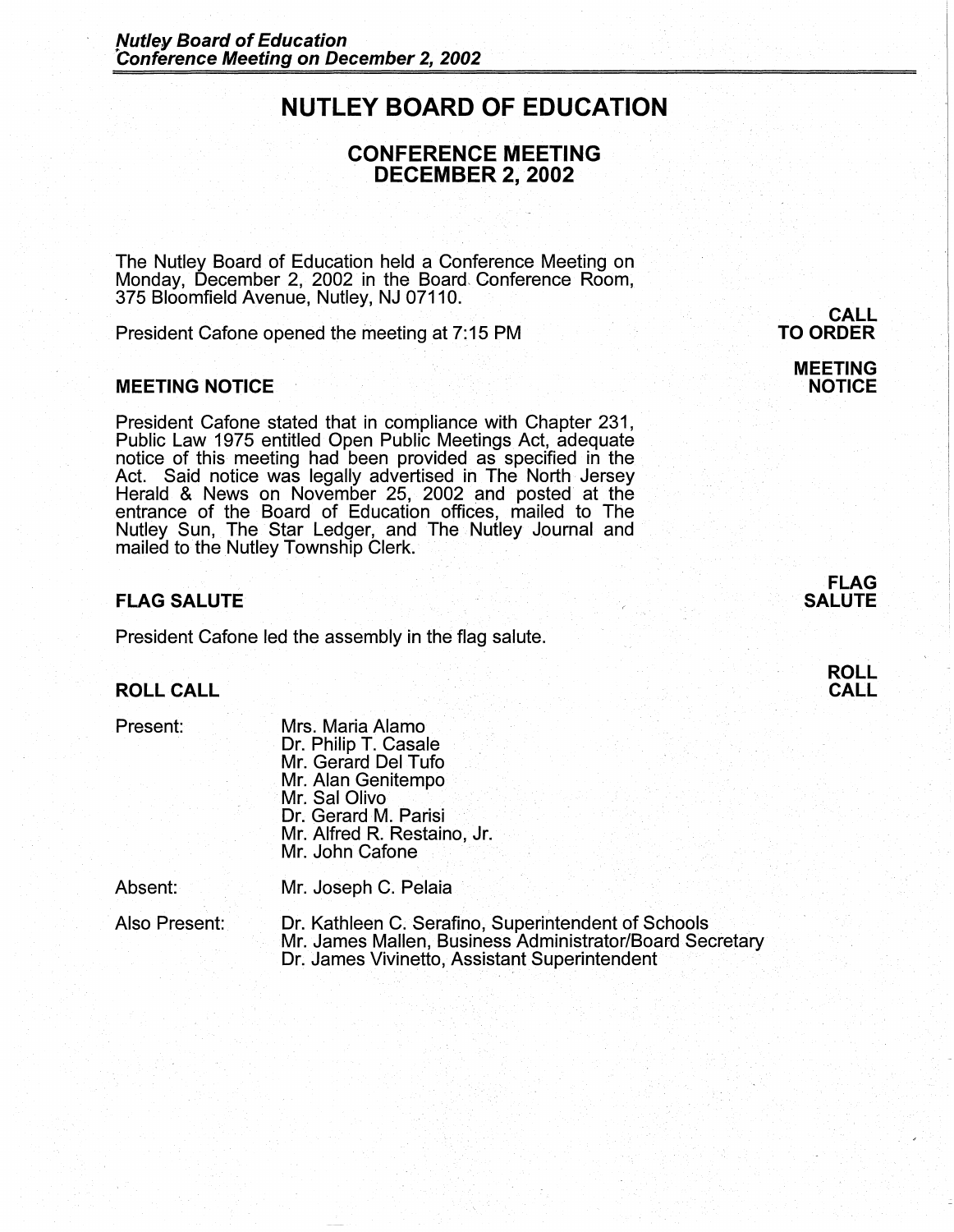#### **ITEMS DISCUSSED**

Superintendent Serafino announced that the board would receive presentations from five high school coordinators and department The presentations focused upon the proposed new courses. The presentations were as follows:

1. Science Coordinator Lawrence Jinks provided a report on several new recommended science courses.

2. Language Arts Coordinator Diane DeRosa reported on a proposed elective course for grade 8 entitled **Journalism** and a new AP English Ill course for grade 11.

3. Social Studies Coordinator Robert O'Dell recommended the reinstitution of a course on ancient history entitled **Archeology of the Ancient World.** 

4. World Language Coordinator Ciro Violante recommended an AP French language course to replace French V and a course entitled **Introduction to Conversational Spanish.** \

5. Business Department Chair Nancy Kehayes reported upon a recommended elective business course entitled **Sports and Entertainment Marketing.** 

In closing the trustees spoke positively of all the proposals and Superintendent Serafino thanked all the presenters for their hard work, diligence and professionalism.

#### **MOTION TO ADJOURN TO EXECUTIVE SESSION**

At 8:25 PM Trustee Alamo moved and Trustee Casale seconded the following resolution:

WHEREAS, the Board of Education will be discussing matters exempt from public discussion pursuant to  $N.J.S.A.$  10:4-12,

**NOW,** THEREFORE, BE IT RESOLVED that the Board of Education recess to closed executive session at this time in the conference room to discuss personnel and legal matters, and·

BE IT FURTHER RESOLVED that the results of the discussions will be made public by inclusion on the agenda of a subsequent meeting of the Board of Education or when the reasons for discussing such matters in closed session no longer exist.

The motion was unanimously approved by voice vote.

Reconvened open meeting at 9:06 p.m.

#### **EXECUTIVE SESSION**

#### **ITEMS DISCUSSED**